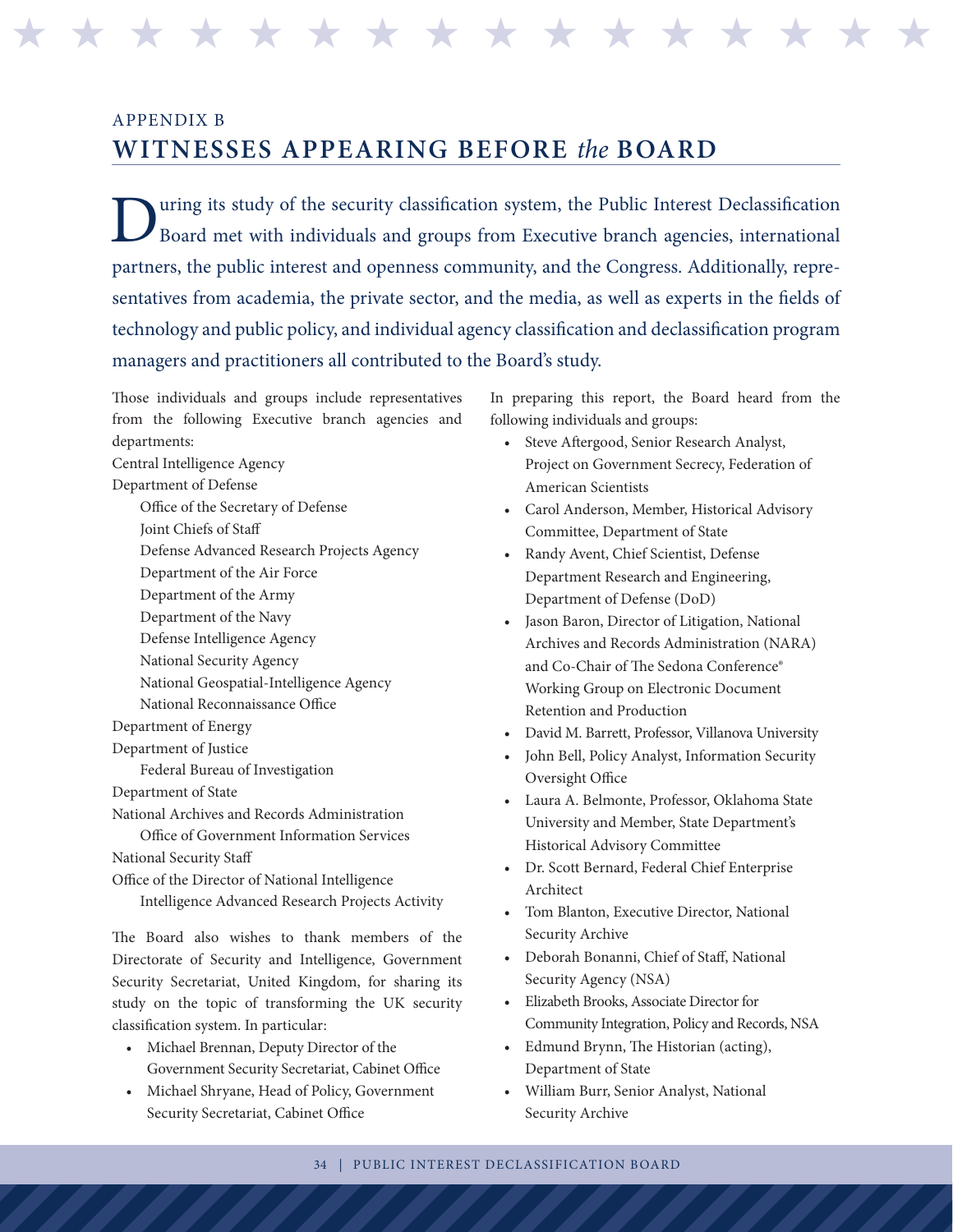• Neil Carmichael, Indexing and Declassification Review Director, National Declassification Center (NDC)

\* \* \* \* \* \* \* \* \* \* \* \* \* \* \* \* \*

- • William Carpenter, Lead Staff Member, Interagency Security Classification Appeals Panel
- • Honorable Ashton Carter, Deputy Secretary of Defense, DoD
- • Robert Chadduck, Principal Technologist for Advanced Research, NARA
- • Jeff Charlston, Professor, University of Maryland University College and Former Historian, US Army Center of Military History
- Honorable James R. Clapper, Director of National Intelligence
- • Nicklous Combs, Chief Technology Officer, EMC Federal; Former IT Director and Chief Information Officer of the National Media Exploitation Center, Office of the Director of National Intelligence (ODNI); and Former Deputy Chief for Enterprise IT Solutions, Defense Intelligence Agency (DIA)
- Mark Conrad, Archives Specialist, Center for Advanced Systems and Technologies (NCAST), NARA
- • Harry P. Cooper, Jr., Chief of Classification Management and Collaboration Group, Central Intelligence Agency (CIA)
- • Adrian Cunningham, Director, Strategic Relations and Personal Records, National Archives of Australia and Former President, Australian Society of Archivists
- • A.J. Daverede, Production Division Director, NDC
- • James David, Historian, National Aeronautics and Space Administration
- • William Eckroade, Principal Deputy Chief for Mission Support Activities, Office of Health, Safety, and Security, Department of Energy (DOE)
- • John Elliff, Former Staff Member; Church Committee, Former Staff Member, Senate Select Committee on Intelligence; and, Former Senior Executive at the Federal Bureau of Investigation (FBI)
- Brian Eshenbrenner, Director, Security and Intelligence Directorate, Defense Advanced Research Projects Agency
- • Thomas A. Ferguson, Principal Deputy Under Secretary of Defense for Intelligence
- Honorable David Ferriero, Archivist of the United States, NARA
- • Sharon Bradford Franklin, Senior Counsel, The Constitution Project
- Michael German, Policy Counsel on National Security, Immigration and Privacy, ACLU and Former Special Agent, FBI
- Elizabeth Goitein, Co-Director, Liberty and National Security Program, Brennan Center for *<u>Iustice</u>*
- • Honorable Porter Goss, Former Chair of the House Permanent Select Committee on Intelligence and Former Director of Central Intelligence
- • Margaret P. Grafeld, Deputy Assistant Secretary for Global Information Services, Bureau of Administration, Department of State
- • Dr. Dolly Greenwood, Director, Enterprise Engineering & ISR, MITRE
- James Hallo, Director, Corporate Security, MITRE
- Morton Halperin, Senior Advisor, Open Society Institute; Former Director of the Policy Planning Staff at the Department of State; Former Special Assistant to the President and Senior Director for Democracy, National Security Council; and Former Deputy Assistant Secretary of Defense (International Security Affairs).
- Honorable John Paul Hammerschmidt, Former Congressman and Former Member of the President's Commission on Aviation Security and Terrorism
- • Honorable Kenneth B. Handelman, Principal Deputy Assistant Secretary for Global Strategic Affairs, DoD
- • David Hardy, Section Chief, Record / Information Dissemination Section, FBI
- General Michael Hayden (Ret.), Former Director, NSA; Former Director, CIA; and Former Principal Deputy Director of National Intelligence, ODNI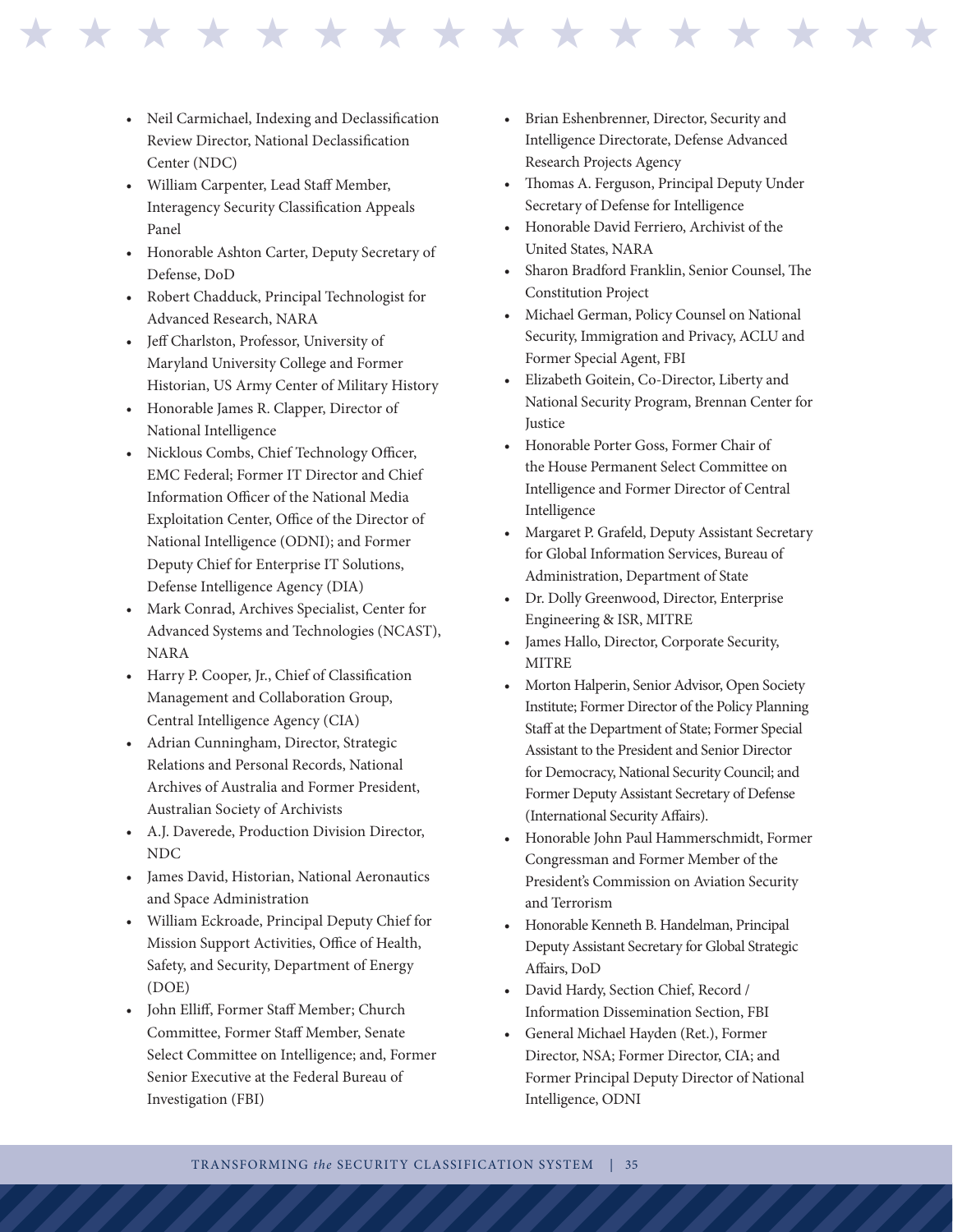- Steve Henry, Deputy Assistant to the Secretary of Defense for Nuclear Matters
- David Herschler, Deputy Historian, Department of State
- • Douglas Hudson, Director of Special Programs, Applied Physics Laboratory, The Johns Hopkins University
- • Ken Hughes, Presidential Records Program, Miller Center, University of Virginia
- Lieutenant General Patrick Hughes, (ret.) Vice President for Intelligence and Counterterrorism, L3 Communications and Former Director, DIA
- Richard H. Immerman, Professor, Temple University and Member, Department of State's Historical Advisory Committee
- Diane Janosek, Deputy Associate Director for Community Integration, Policy and Records, NSA
- • Vincent Jarvie, Vice President for Corporate Security, L3 Communications
- Jeff Jonas, Chief Scientist, IBM Entity Analytics Group and IMB Distinguished Engineer, IBM
- • Nate Jones, Freedom of Information Coordinator, National Security Archive
- • John Judge, Founder, Committee for an Open Archives
- Fred Kaplan, Writer, Slate Magazine
- Edmund Kaufhold, Staff Member, Security Directorate, Office of the Under Secretary of Defense (Intelligence)
- Ambassador Patrick Kennedy, Under Secretary for Management, Department of State
- Jeffrey P. Kimball, Professor Emeritus, Miami University of Ohio
- • Horen Kuecuekyan, Principal Software Architect, Sensis Corporation
- Vivek Kundra, Former United States Chief Information Officer, Office of Management and Budget
- Michael Kurtz, Former Acting Director, NDC
- • Joseph Lambert, Director, Information Management Services, CIA
- Wayne Leathers, Defense Change Management Organization
- Tom Lee, Director of Sunlight Labs, Sunlight Foundation
- Mary Colleen Leonard, Public Interest Declassification Board Intern
- Ann Levin, Program Manager, CACI, Inc.

\* \* \* \* \* \* \* \* \* \* \* \* \* \* \* \* \*

- Robert Litt, General Counsel, ODNI
- Brian Martin, President, History Associates
- • Patrice McDermott, Executive Director, OpenTheGovernment.org
- • Elizabeth A. McGrath, Deputy Chief Management Officer for the Department of Defense
- • Don McIlwain, Chief, FOIA-MDR Division, NDC
- • Robert McMahon, Chairman, Historical Advisory Committee, Department of State
- Carmen Medina, Former Associate Deputy Director of Intelligence, CIA
- David Mengel, Deputy Director, NDC
- Ambassador Robert Miller, Information Programs and Services, Department of State
- • Nicholas Murphy, Information Programs and Services, Department of State
- Anna Nelson, Professor, American University and Former Member, John F. Kennedy Assassination Records Review Board
- Miriam Nisbet, Director, Office of Government Information Services, NARA
- R. Stan Norris, Senior Research Associate, National Defense Council
- • Eric Olson, QinetiQ
- Pablo Osinaga, Co-Founder of Kormox
- Honorable Stephanie O'Sullivan, Principal Deputy Director of National Intelligence
- Trudy Huskamp Peterson, Member, Historical Advisory Committee, Department of State, Former Acting Archivist of the United States; Former Archivist, United Nations High Commissioner for Refugees; and Former Executive Director, Open Society Archives
- • Honorable Daniel Poneman, Deputy Secretary of Energy, DOE
- • John Prados, Senior Research Fellow, National Security Archive
- Madeline Proctor, Initial Processing and Declassification Division, NDC
- • Harold Reylea, Policy Analyst, Congressional Research Service (ret.)